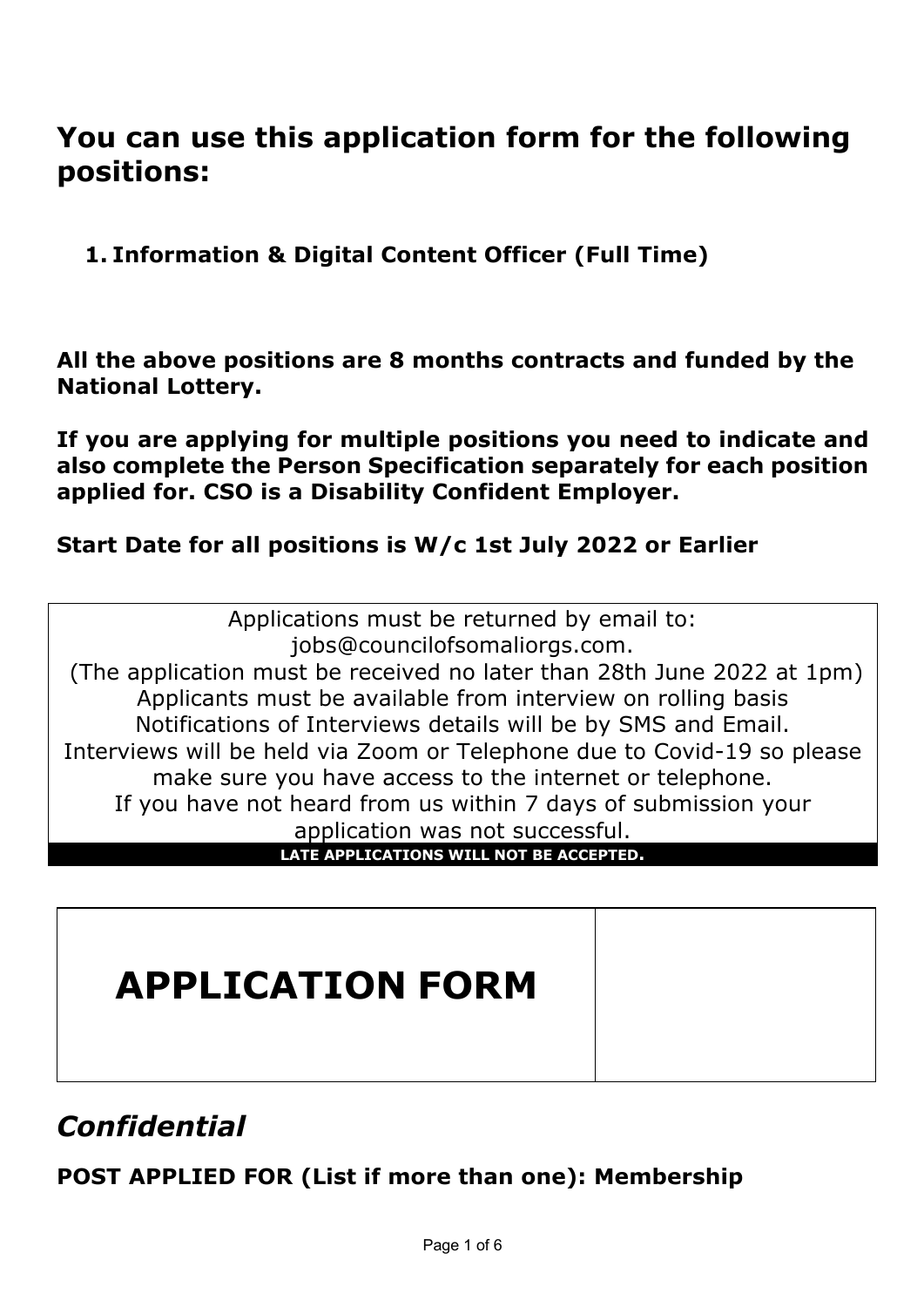# **Coordinator**

**ADDRESS:** 

#### **SURNAME:** FIRST NAMES:

**TELEPHONE NUMBER (Home):** 

**TELEPHONE NUMBER (Work):**

**TELEPHONE NUMBER (Mobile):**

**EMAIL ADDRESS: hkjohnson101@gmail.com**

#### **PLEASE INDICATE THE PERIOD OF NOTICE YOU ARE REQUIRED TO GIVE:**

**JOB SHARING is not offered**

| <b>DECLARATION</b>                                                                                                           |      |     |
|------------------------------------------------------------------------------------------------------------------------------|------|-----|
| Are you related to or have a close relationship with any CSO employee or volunteer?                                          | Yes. | No. |
| Are you related to or have a close relationship with any CSO Board member?                                                   | Yes. | No. |
| Are you eligible to work in the U.K.?<br>No                                                                                  | Yes  |     |
| How many sick days have you had in the last 12 months?<br>Please note that sickness is referred to in our reference request. |      |     |

*This page is not seen by the interviewing panel*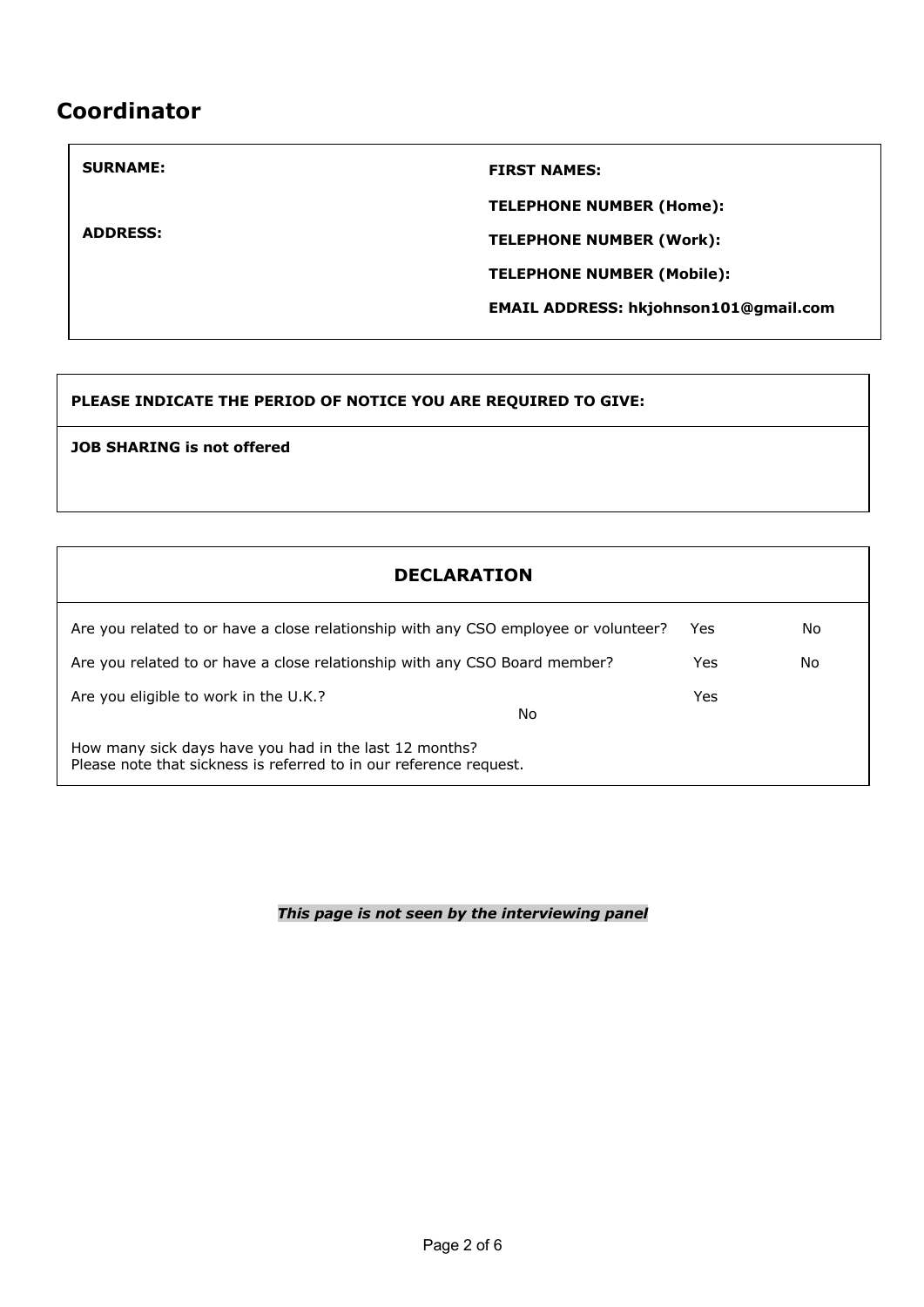#### **REFERENCES: (SEE NOTE 8) PLEASE GIVE THE NAMES AND ADDRESSES OF TWO REFEREES (ONE OF WHOM SHOULD BE YOUR PRESENT OR LAST EMPLOYER).**

|                                                                     | <b>REFEREE 1</b> | <b>REFEREE 2</b> |
|---------------------------------------------------------------------|------------------|------------------|
| <b>NAME:</b>                                                        |                  |                  |
| <b>POSITION:</b>                                                    |                  |                  |
| <b>COMPANY/</b><br><b>ORGANISATION:</b>                             |                  |                  |
| <b>ADDRESS:</b>                                                     |                  |                  |
| <b>PHONE:</b>                                                       |                  |                  |
| <b>IN WHAT CAPACITY</b><br><b>DO YOU KNOW THIS</b><br><b>PERSON</b> |                  |                  |

#### **IF YOU HAVE BEEN CONVICTED OF A CRIMINAL OFFENCE WHICH IS NOT SPENT, AS DEFINED BY THE REHABILITATION OF OFFENDERS ACT 1974, PLEASE GIVE DETAILS: (see note 9)**

**As part of our recruitment and equality monitoring processes we will collect and store sensitive data about you. We are required by law to obtain your consent to such data being recorded. Sensitive data is defined as information relating to any of the following: racial or ethnic origin, political opinions, religious beliefs, trade union membership, health, sexuality or sex life, offences and / or convictions.** 

**By signing this form I give my consent to sensitive personal information being recorded and stored under the Data Protection Act 1998 on the understanding that it will be to determine my suitability for this post and to provide monitoring and statistical information on recruitment and equalities at Council of Somali Organisations (CSO).** 

**I understand that in order to take up appointment I must first provide the Council of Somali Organisations with evidence of my eligibility to work in the U.K.**

**I declare that, to the best of my knowledge, the information I have given on this form is true and complete. I am aware that some of the information may be checked. I understand that my application is liable to be rejected, or if I have been appointed, that I am liable to be dismissed if any of the information is found to be false, or if there is any wilful omission or suppression of any material fact.**

**NAME OF APPLICANT (PRINT):**

**SIGNATURE OF APPLICANT: DATE:**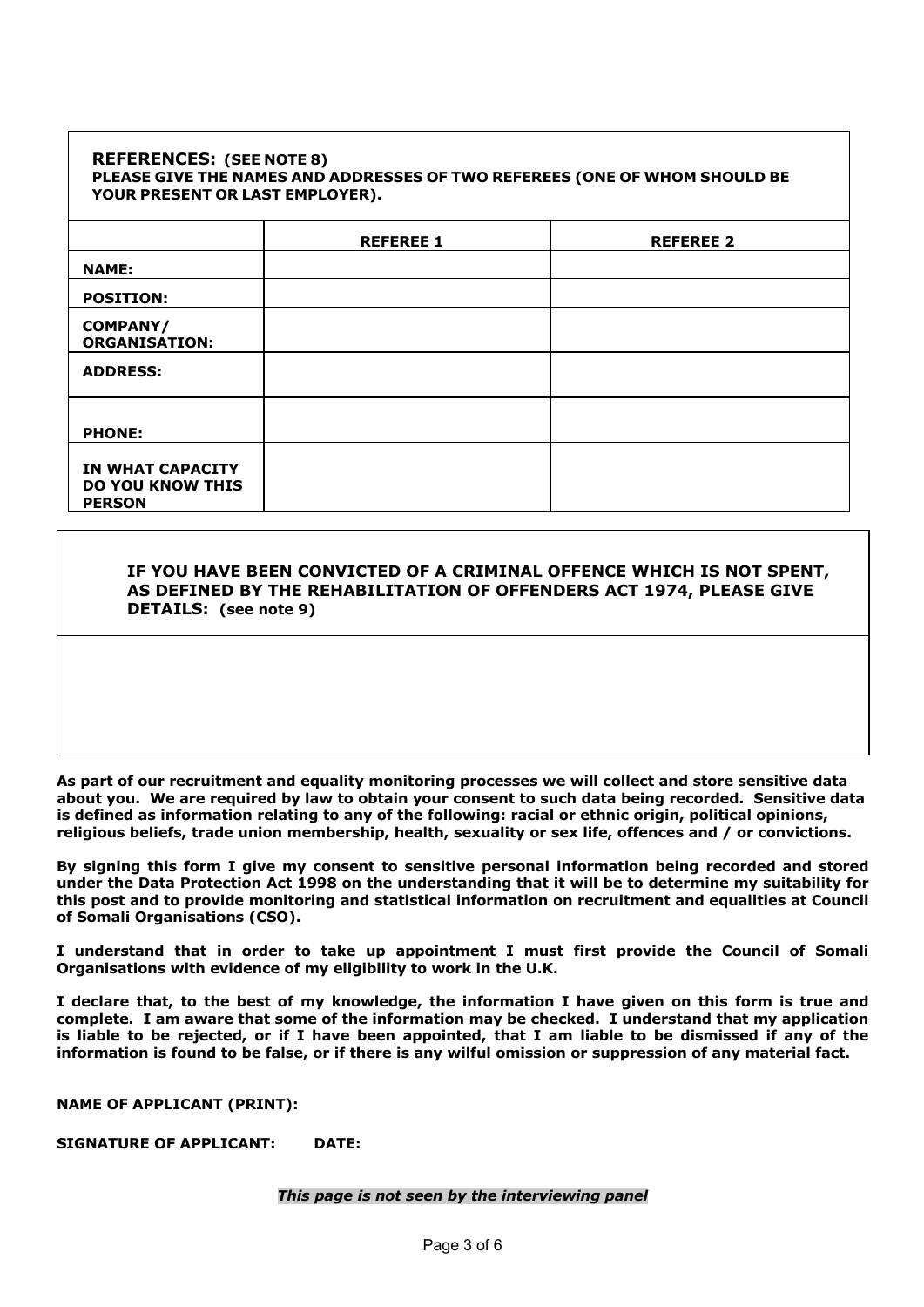| <b>EMPLOYMENT RECORD</b>                   |                          |                                                   |
|--------------------------------------------|--------------------------|---------------------------------------------------|
| <b>MOST RECENT EMPLOYMENT</b><br>А.        |                          |                                                   |
| NAME AND ADDRESS OF EMPLOYER               | FROM:<br>TO:             | POST AND BRIEF OUTLINE OF<br>DUTIES:              |
| <b>REASON FOR LEAVING:</b>                 |                          |                                                   |
| SALARY:                                    |                          |                                                   |
| <b>B. PREVIOUS EMPLOYMENT (see note 6)</b> |                          |                                                   |
| NAME AND ADDRESS OF EMPLOYER               | FROM:<br>TO:             | POST AND BRIEF OUTLINE OF<br>DUTIES:<br>$\bullet$ |
| <b>REASON FOR LEAVING:</b>                 |                          |                                                   |
| SALARY:                                    |                          |                                                   |
| NAME AND ADDRESS OF EMPLOYER               | FROM:<br>TO:<br>November | POST AND BRIEF OUTLINE OF<br>DUTIES:<br>$\bullet$ |
| <b>REASON FOR LEAVING:</b>                 |                          |                                                   |
| NAME AND ADDRESS OF EMPLOYER               | FROM:<br>TO:             | POST AND BRIEF OUTLINE OF<br>DUTIES:<br>$\bullet$ |
| <b>REASON FOR LEAVING:</b>                 |                          |                                                   |
| NAME AND ADDRESS OF EMPLOYER               | FROM:<br>TO:             | POST AND BRIEF OUTLINE OF<br>DUTIES:<br>$\bullet$ |
| <b>REASON FOR LEAVING:</b>                 |                          |                                                   |

# **EMPLOYMENT GAPS**

| Please give details of all time not already accounted for above including periods out of work. |    |                |  |  |  |
|------------------------------------------------------------------------------------------------|----|----------------|--|--|--|
| <b>Date</b>                                                                                    |    |                |  |  |  |
| From:                                                                                          | Τo | <b>Details</b> |  |  |  |
|                                                                                                |    |                |  |  |  |
|                                                                                                |    |                |  |  |  |
|                                                                                                |    |                |  |  |  |
|                                                                                                |    |                |  |  |  |
|                                                                                                |    |                |  |  |  |
|                                                                                                |    |                |  |  |  |
|                                                                                                |    |                |  |  |  |

1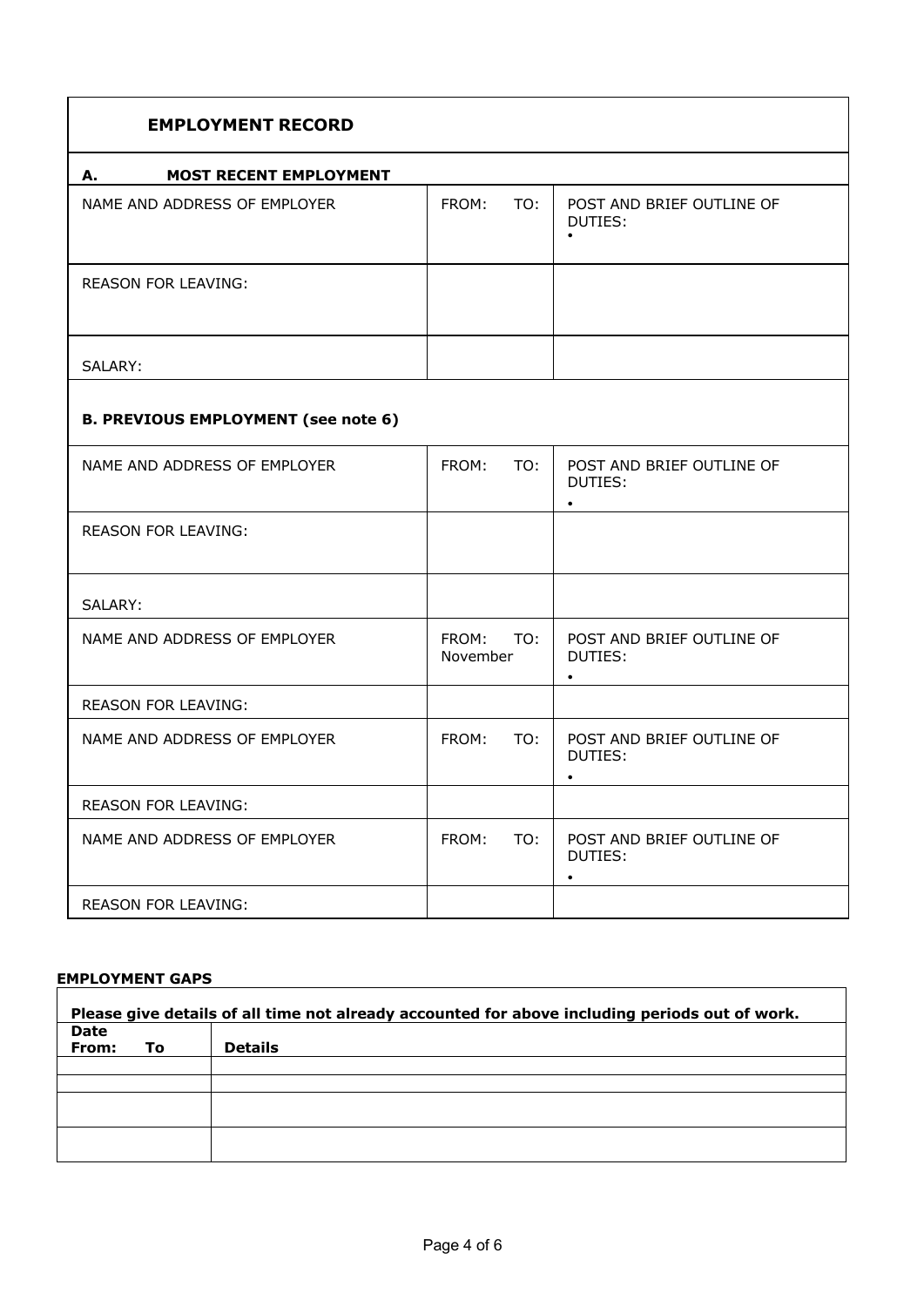#### **TRAINING AND QUALIFICATION COURSES**

| <b>Name and Address of</b><br><b>Institution or Course</b> | <b>Course Details</b> | From:<br>To: | (Date Obtained)<br>Qualification<br>obtained. |
|------------------------------------------------------------|-----------------------|--------------|-----------------------------------------------|
|                                                            |                       |              |                                               |
|                                                            |                       |              |                                               |
|                                                            |                       |              |                                               |

#### **COMMUNITY ACTIVITY**

**DESCRIBE ANY COMMUNITY ACTIVITY OR VOLUNTARY WORK YOU HAVE BEEN INVOLVED IN WHICH IS OF RELEVANCE TO THE POST:** (please give dates and name of organisation)

| From: | To: | Description of Activity |
|-------|-----|-------------------------|
|       |     |                         |

#### **Person Specification Section**

**You must complete this section using the order and numbering given in the person specification for this post. Please state under each of the criteria listed in the person specification what relevant skills or experience you would bring to this job. You can use experience and knowledge gained from current and previous employment, voluntary work, leisure interests and any other activities you consider relevant to this post. (Continue on a separate sheet if necessary (see note 7).** *Please note the word count limit of 500 words at 12 pt size***.**

**Additional Information and Disclosures**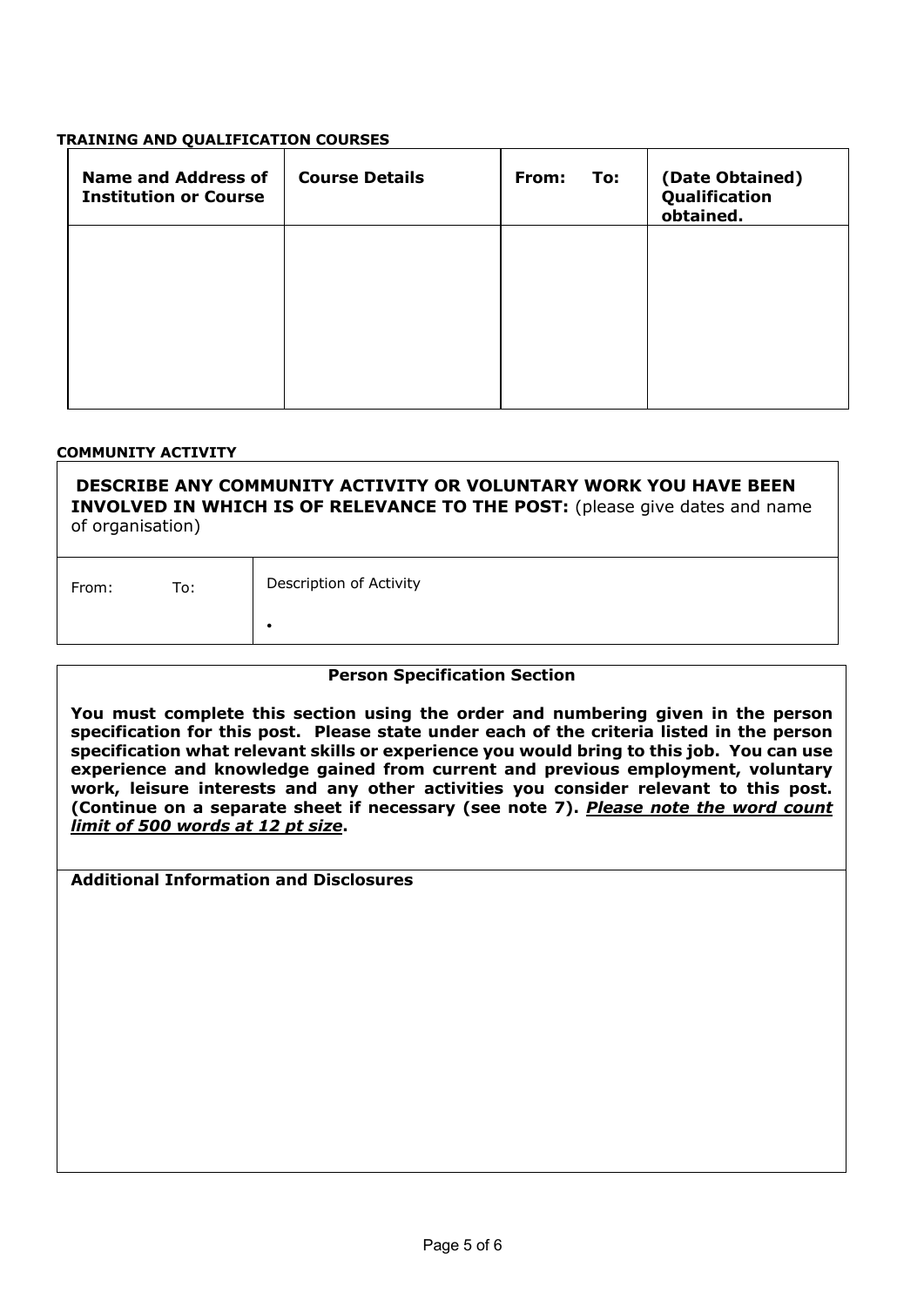#### **Notes on Completing the Application Form -Project Officer 2019**

#### **Council of Somali Organisations**

#### **NOTES ON COMPLETING THE APPLICATION FORM**

1. Please type or write in black ink. All forms are photocopied and black copies much better than other colours.

2. Applicants are welcome to continue on additional sheets of paper if there is insufficient space on the application form.

3. Do not submit your CV in lieu of completing the application form. Such applications will not be considered.

4. Do not send copies of references or certificates with your application.

5. Please assist us to monitor our recruitment process by fully completing the equal opportunities monitoring section. It is used for monitoring only and is **not** seen by the recruitment panel.

6. Please give in date order (starting with the most recent) the name of your previous employer(s), the dates employed, the title of the post with a brief outline of the duties, and the reason for leaving. Please use the continuation sheet if necessary (photocopy if appropriate).

7. Please address each of the points in the person specification in your application, giving examples of skills and previous experience where relevant. The skills/experience could have been gained in voluntary or paid work. Shortlisting will be done on the basis of the person specification.

8. Council of Somali Organisations (CSO) may contact referees for shortlisted applicants before interviews take place. If you want to be notified prior to referees being contacted or if you would prefer referees not to be contacted until you have been offered the post, please indicate this.

9. A criminal record will not automatically debar you from consideration for employment. If CSO has any concerns as to the effect a criminal record would have on your ability to carry out the functions of the post they would be raised with you.

10. If at any stage during the recruitment process you consider that you have been treated unfairly please contact the Director CSO or the Chair of CSO in confidence.

11. All applications must be sent electronically and received by the deadline.

**For more information about the application process you can contact Kahiye Alim, Director of CSO, on kahiye@councilofsomaliorgs.com.**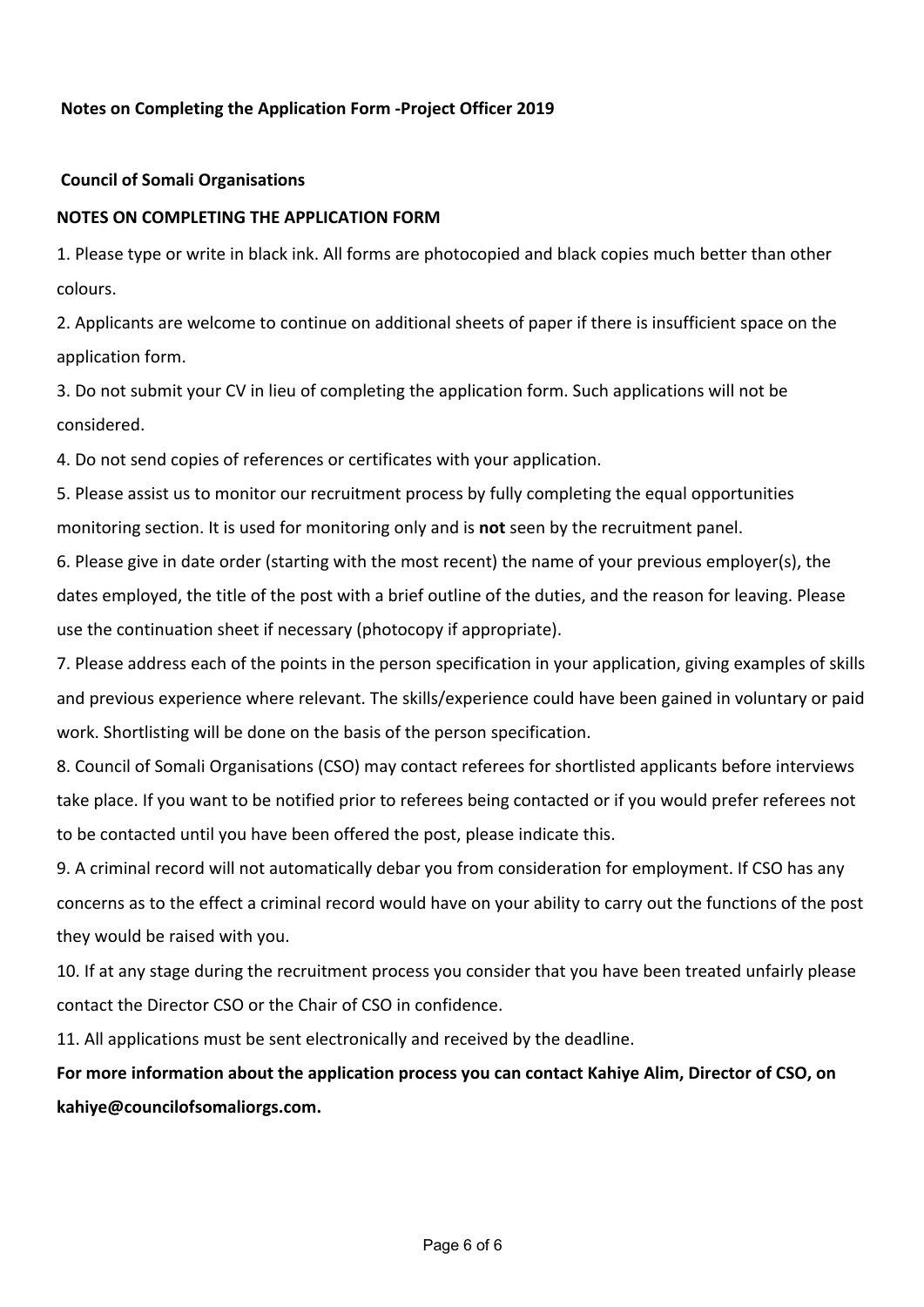**CSO Equalities Monitoring Form –** By completing this form you will help us to evaluate the accessibility and appropriateness of our events and services to people with protected characteristics. Funders require us to collect this information and it helps us to meet our obligations under the Equality Act 2010 when providing a service on behalf of a public body. Please tick as many boxes as suits your identity. Thank you.

| <b>Ethnic Background</b>                                                                                                                                                                                                                                                                                                                                                                                                                                                                                                                                                                                                                                                            |                  |                          |                 |                    |                            |                             |
|-------------------------------------------------------------------------------------------------------------------------------------------------------------------------------------------------------------------------------------------------------------------------------------------------------------------------------------------------------------------------------------------------------------------------------------------------------------------------------------------------------------------------------------------------------------------------------------------------------------------------------------------------------------------------------------|------------------|--------------------------|-----------------|--------------------|----------------------------|-----------------------------|
| Asian                                                                                                                                                                                                                                                                                                                                                                                                                                                                                                                                                                                                                                                                               | <b>Black</b>     |                          | White           |                    | Other                      |                             |
| $\Box$ Bangladeshi                                                                                                                                                                                                                                                                                                                                                                                                                                                                                                                                                                                                                                                                  | $\Box$ African   |                          | $\Box$ British  |                    | $\Box$ Chinese             |                             |
| $\Box$ British                                                                                                                                                                                                                                                                                                                                                                                                                                                                                                                                                                                                                                                                      | $\Box$ British   |                          | $\Box$ Irish    |                    | □Latin American            |                             |
| $\Box$ Indian                                                                                                                                                                                                                                                                                                                                                                                                                                                                                                                                                                                                                                                                       | $\Box$ Caribbean |                          | $\Box$ European |                    | □Middle Eastern            |                             |
| $\Box$ Pakistani                                                                                                                                                                                                                                                                                                                                                                                                                                                                                                                                                                                                                                                                    |                  | □Somali                  | $\Box$ Other    |                    | $\square$ Jewish           |                             |
| $\Box$ Other                                                                                                                                                                                                                                                                                                                                                                                                                                                                                                                                                                                                                                                                        | $\Box$ Other     |                          |                 |                    | $\Box$ Mixed ethnicity     |                             |
|                                                                                                                                                                                                                                                                                                                                                                                                                                                                                                                                                                                                                                                                                     |                  |                          |                 |                    | □ Gypsy, Roma or traveller |                             |
|                                                                                                                                                                                                                                                                                                                                                                                                                                                                                                                                                                                                                                                                                     |                  |                          |                 |                    | $\Box$ Other               |                             |
|                                                                                                                                                                                                                                                                                                                                                                                                                                                                                                                                                                                                                                                                                     |                  |                          |                 |                    | $\Box$ Prefer not to say   |                             |
| Gender and gender identity                                                                                                                                                                                                                                                                                                                                                                                                                                                                                                                                                                                                                                                          |                  |                          |                 | Sexuality          |                            | <b>Marriage and Civil</b>   |
|                                                                                                                                                                                                                                                                                                                                                                                                                                                                                                                                                                                                                                                                                     |                  |                          |                 |                    |                            | Partnership                 |
| $\square$ Female                                                                                                                                                                                                                                                                                                                                                                                                                                                                                                                                                                                                                                                                    |                  | Is your gender           |                 | $\Box$ Bisexual    |                            | Are you:                    |
| $\Box$ Intersex                                                                                                                                                                                                                                                                                                                                                                                                                                                                                                                                                                                                                                                                     |                  | identity the same as     |                 | $\square$ Lesbian  |                            | $\Box$ Married              |
| $\Box$ Male                                                                                                                                                                                                                                                                                                                                                                                                                                                                                                                                                                                                                                                                         |                  | you were assigned        |                 | $\Box$ Gay         |                            | $\Box$ Civilly partnered    |
| $\Box$ Trans (female to male)                                                                                                                                                                                                                                                                                                                                                                                                                                                                                                                                                                                                                                                       |                  | at birth?                |                 | □Heterosexual      |                            | $\Box$ Prefer not to say    |
| $\Box$ Trans (male to female)                                                                                                                                                                                                                                                                                                                                                                                                                                                                                                                                                                                                                                                       |                  | $\Box$ Yes               |                 | (straight)         |                            |                             |
| □Other                                                                                                                                                                                                                                                                                                                                                                                                                                                                                                                                                                                                                                                                              |                  | $\square$ No             |                 | $\Box$ Transgender |                            |                             |
| $\Box$ Prefer not to say                                                                                                                                                                                                                                                                                                                                                                                                                                                                                                                                                                                                                                                            |                  |                          |                 |                    | $\Box$ Prefer not to say   |                             |
|                                                                                                                                                                                                                                                                                                                                                                                                                                                                                                                                                                                                                                                                                     |                  | $\Box$ Prefer not to say |                 |                    |                            |                             |
| Deaf, disability or health issue                                                                                                                                                                                                                                                                                                                                                                                                                                                                                                                                                                                                                                                    |                  |                          |                 |                    |                            |                             |
| Our work is informed by the social model of disability - that it is social 'barriers' which cause 'disability',<br>rather than impairments. The Equality Act 2010 defines a disability as: "a physical or mental impairment<br>which has substantial and long-term (lasting more than 12 months) adverse effect on your day to day<br>living". Do you consider yourself to have a disability?<br>$\Box$ Yes<br>$\square$ No<br>$\Box$ Prefer not to say<br>$\Box$ Deaf / hearing impaired<br>$\Box$ Blind/ visually impaired<br>□Learning Difficulty<br>$\Box$ Mobility<br>$\Box$ Mental Health<br>$\Box$ Other disability<br>$\Box$ Prefer not to say<br>$\Box$ Other health issue |                  |                          |                 |                    |                            |                             |
| Religion                                                                                                                                                                                                                                                                                                                                                                                                                                                                                                                                                                                                                                                                            |                  |                          |                 | Age                |                            |                             |
| $\Box$ Agnostic                                                                                                                                                                                                                                                                                                                                                                                                                                                                                                                                                                                                                                                                     |                  | $\square$ Jewish         |                 | $\square$ 16-18    | $\square$ 51-60            |                             |
| <b>XAtheist</b>                                                                                                                                                                                                                                                                                                                                                                                                                                                                                                                                                                                                                                                                     |                  | $\Box$ Muslim            |                 | $\Box$ 19-21       | $\Box$ 61-70               |                             |
| $\square$ Buddhist                                                                                                                                                                                                                                                                                                                                                                                                                                                                                                                                                                                                                                                                  |                  | $\square$ Sikh           |                 | $\square$ 22-25    | $\Box$ 71 plus             |                             |
| □Christian                                                                                                                                                                                                                                                                                                                                                                                                                                                                                                                                                                                                                                                                          |                  | $\square$ None           |                 | $\square$ 26-30    |                            | $\square$ Prefer not to say |
| $\Box$ Hindu                                                                                                                                                                                                                                                                                                                                                                                                                                                                                                                                                                                                                                                                        |                  | $\Box$ Other             |                 | $\square$ 31-40    |                            |                             |
| $\Box$ Humanist                                                                                                                                                                                                                                                                                                                                                                                                                                                                                                                                                                                                                                                                     |                  | $\Box$ Prefer not to say |                 | $\Box$ 41-50       |                            |                             |
| Media                                                                                                                                                                                                                                                                                                                                                                                                                                                                                                                                                                                                                                                                               |                  |                          |                 |                    |                            |                             |
| Where did you see or hear of the position being advertised?                                                                                                                                                                                                                                                                                                                                                                                                                                                                                                                                                                                                                         |                  |                          |                 |                    |                            |                             |
|                                                                                                                                                                                                                                                                                                                                                                                                                                                                                                                                                                                                                                                                                     |                  |                          |                 |                    |                            |                             |
|                                                                                                                                                                                                                                                                                                                                                                                                                                                                                                                                                                                                                                                                                     |                  |                          |                 |                    |                            |                             |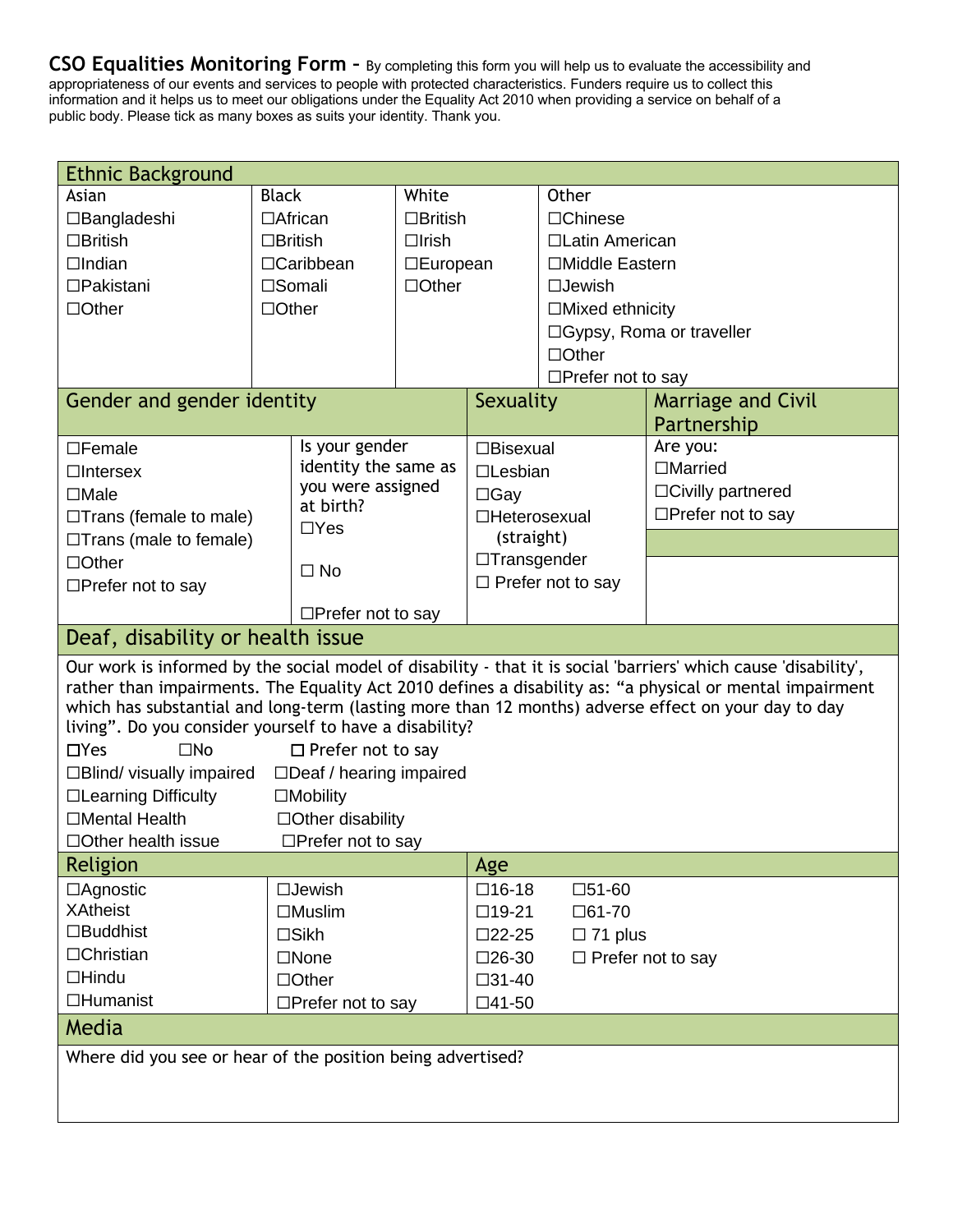

# **JOB DESCRIPTION**

 $\ddot{ }$ 

**Job Title:** Digital and Information Development Officer

**Responsible to:** Director of CSO

**Responsible for:** The development of digital and information resources to support the charity's information and advice gateway

**Salary Scale:** £33,000 F/t Equivalent 37.5 Hours plus 8% pension

contribution and home working expenses.

**Hours:** 37.5 hours a week over 5 days.

**Location:** Based at CSO's Office or at Home as agreed.

**Term of Contract**: 8 months initially renewable subject to further funding. **Probation Period:** 3 months.

# **Job Purpose**

### 1. General

1.1 To work with managers, staff and the charity's users in producing content and resources that optimise the CRM, website and social media functions allied to our website, our UK Community Hub Website and social media accounts such as Twitter.

1.2 To identify and implement improved digital and online tools that increase access to and the productivity of the charity's information and advice.

1.3 To support the relevant service manager in the coordination and oversight of the information and advice on our websites and social media.

1.4 Organise and coordinate the information and advice as the public facing side of the charity's wider operations.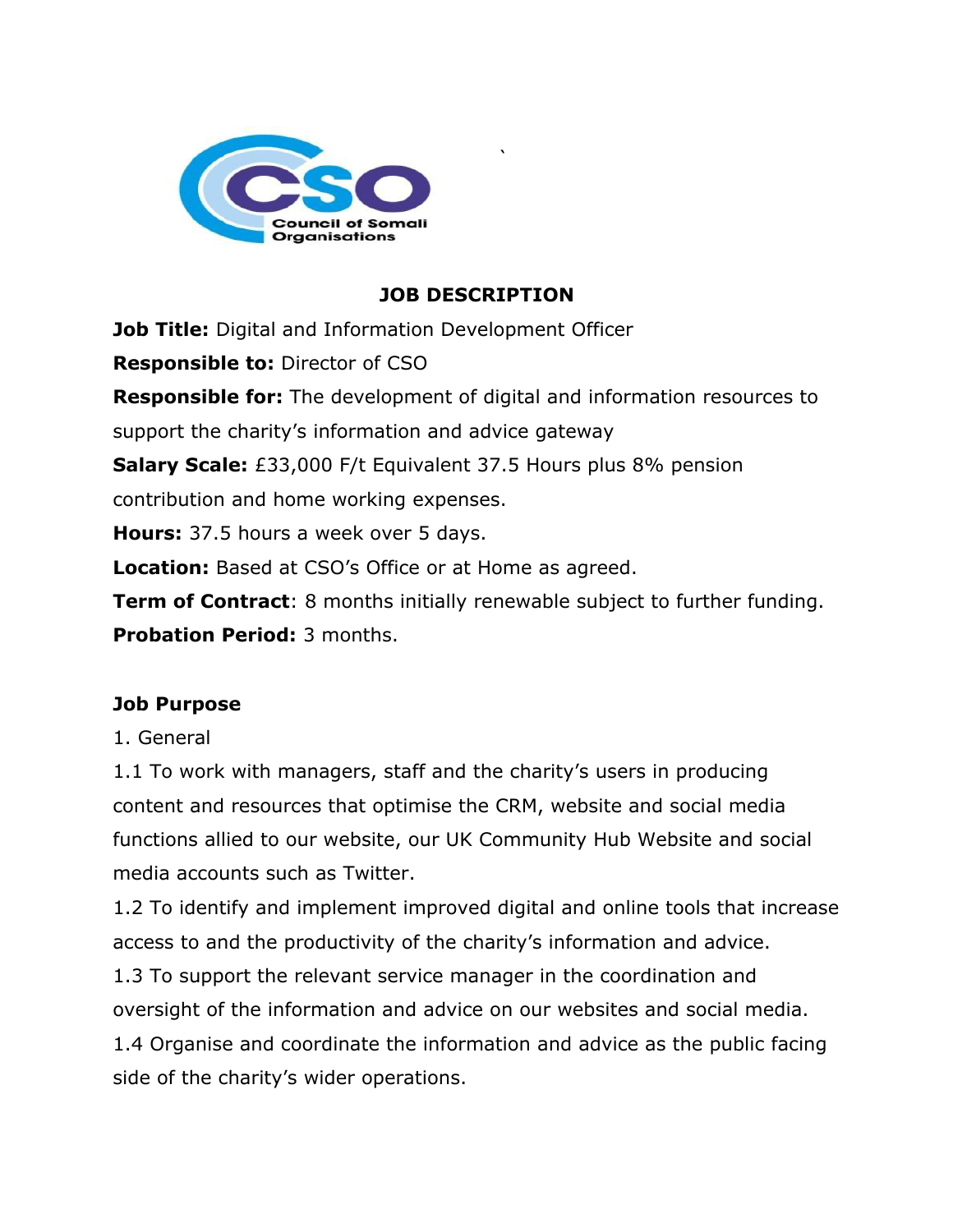## **2. Main Duties**

2.1 Research, write, edit, proofread, publish and maintain high-quality digital content that supports the charity's information and advice provision.

2.2 To Identify areas for service improvement and propose innovative solutions to meeting current and future needs of our clients and audiences through the use of digital technology.

2.3 To review and assist in the development of existing technologies to ensure that CSO is fully exploiting digital communication to support the provision and promotion of our services.

2.4 To work with managers and staff to provide timely updates to our social media, information channels and CSO app, and engage with clients, supporters and influencers.

2.5 To support senior managers and the Director in the development of a digital strategy that widens recognition of the charity's work and support to Somali Community in UK.

2.6 Use data analytics packages and CRM systems to manage data and produce analysis reports.

2.7 Identify areas for service improvement and propose innovative solutions to meeting current and future needs of our clients and audiences through the use of digital technology.

# **3. Quality Assurance**

3.1 Ensure at all times that the digital and information development works within charity's objects and operational standards.

3.2 Develop and maintain and ensure compliance with all corporate and operational policies relate to digital inclusion, its development and delivery particularly those related to information governance and GDPR.

3.3 To support managers and the Director in the production, analysis and reporting on the delivery and impact of CSO's services.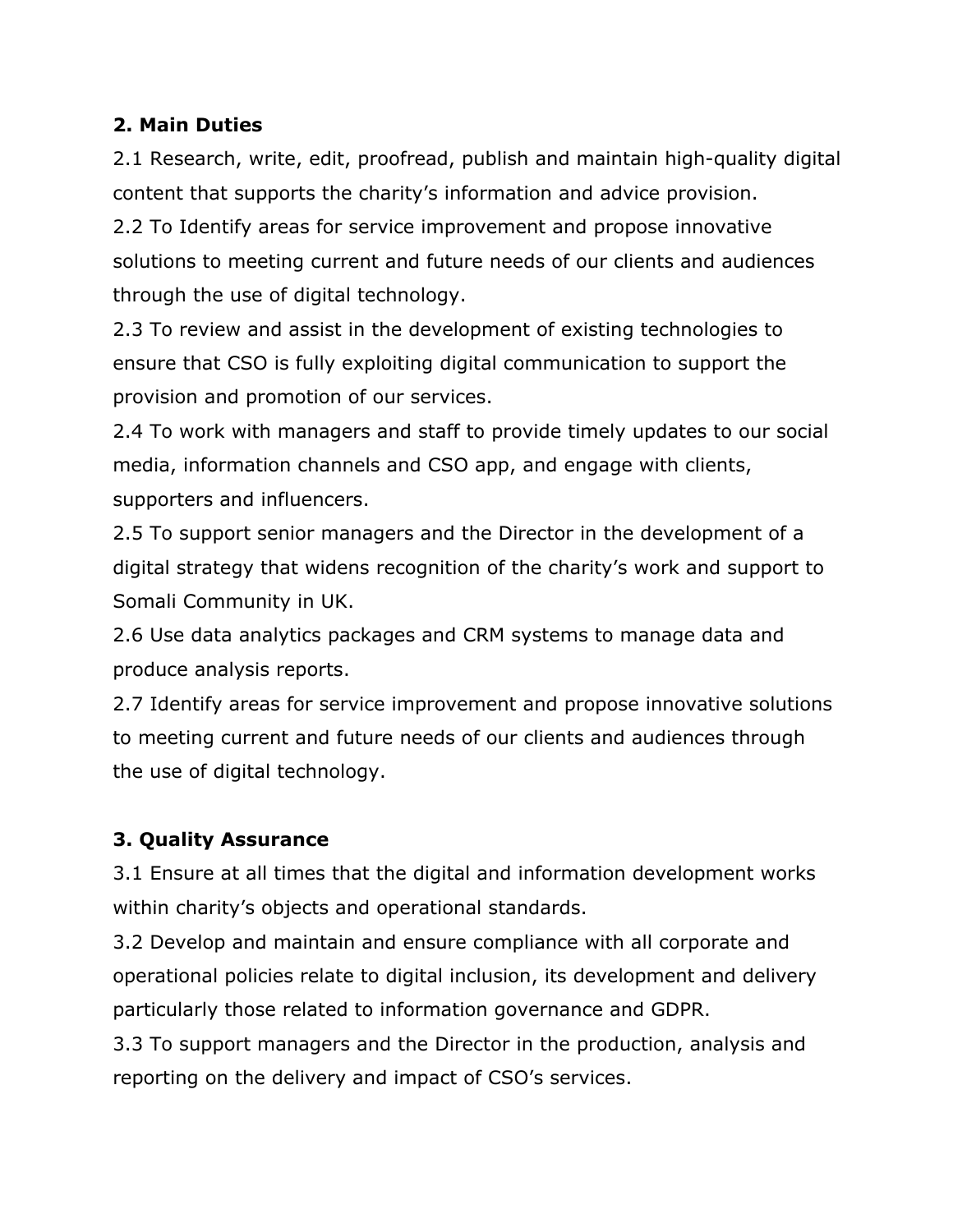3.4 To ensure the learning and support needs, (particularly in relation to the use of digital technology) of volunteers delivering the information service is identified and managed.

3.5 To ensure oversight and compliance of the charity's digital and information governance obligations are fully met and to support senior staff in their review on an annual basis.

# **4. Team Working**

4.1 Attend and actively contribute to Team Meetings and/or other events and activities across the CSO or other local networks. Particularly those related to the delivery and development of digital and information resources.

### **5. Development**

5.1 Develop, propose and implement digital solutions to marketing campaigns for relevant services utilising a range of techniques including search engine optimisation, pay-per-click, social media, email, video, graphics etc. for relevant areas of work.

5.2 Identify areas for digital expansion and development particularly that of training and skills development for staff, volunteer competence in the organisation

5.3 Identify and option opportunities for skills and capacity development in the use and application of digital tools by older people accessing ours and other online resources of providers.

### **6. Other**

6.1 Able to use cloud based and online systems for statistical recording, record keeping and document production

6.2 Actively implement the aims, principles and objectives of CSO's policies particularly those related to safeguarding, equalities, and health and safety.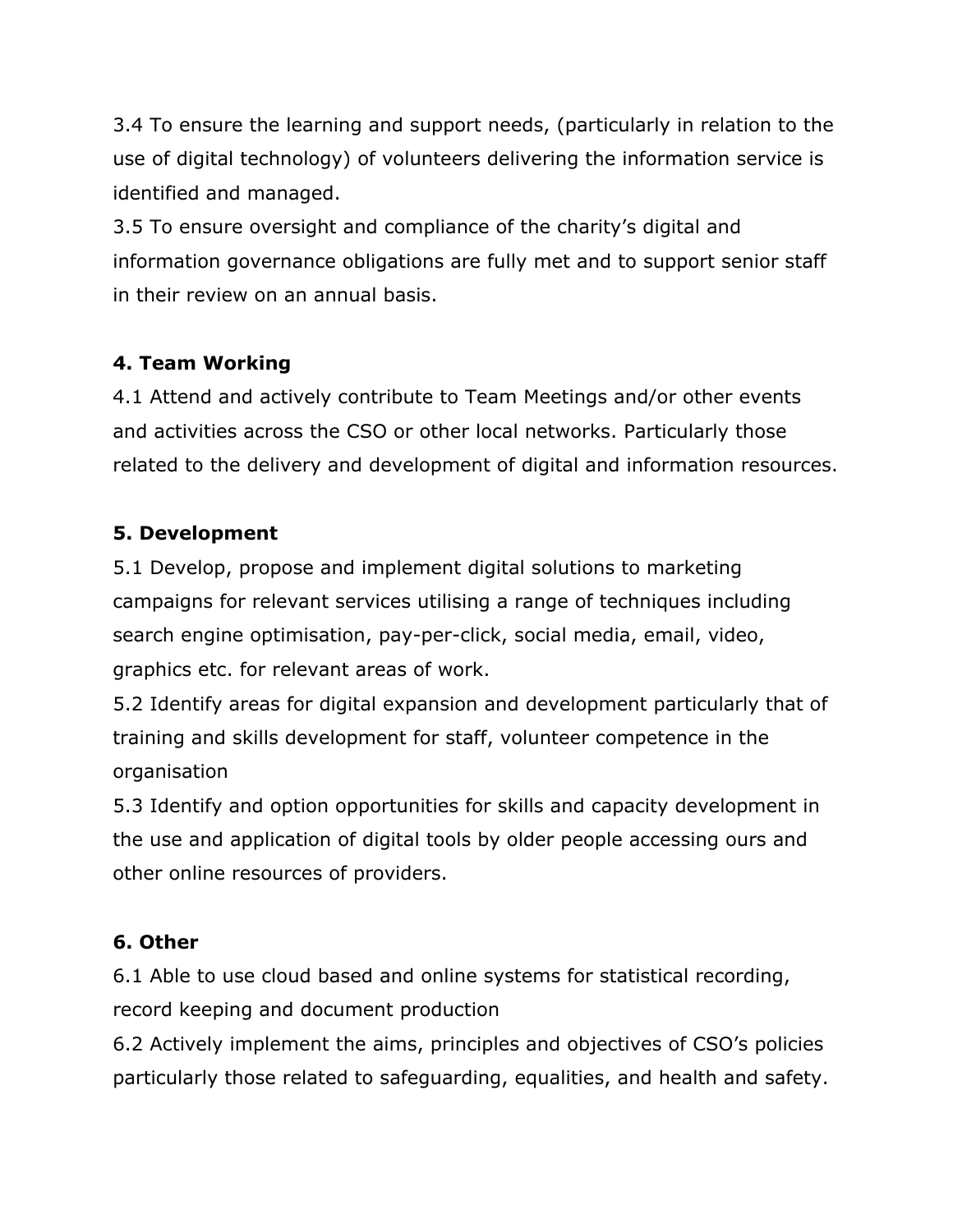6.3 Carry out any other relevant tasks as required, to ensure the effective development of the organisation and the delivery of its services. 6.4 To work with other CSO staff, particularly the Training Coordinator in the development and support of all areas of the service.

This job description is not restrictive and the jobholder may be required to undertake other duties, as directed by the Director.

# **Additional personal qualities required by this post: Engaging with Others**

1. Able to conduct presentations to large audiences.

2. Extensive experience of successful partnership working either within the business or voluntary sectors.

3. Experience of convening and facilitating project groups.

4. Able to work on their own initiative.

5. A capacity to work successfully with a wide range of people and agencies across all sectors.

6. Ability to communicate clearly and effectively both orally and in writing to engage the interests of a wide range of audiences.

7. Ability to manage conflicting demands within a political environment.

8. Effective negotiation and influencing skills.

9. Willingness to work flexibly, including evenings and weekends as required (normal hours of work will be 5 days if full time, Monday to Friday 9:30 am to 5:30pm).